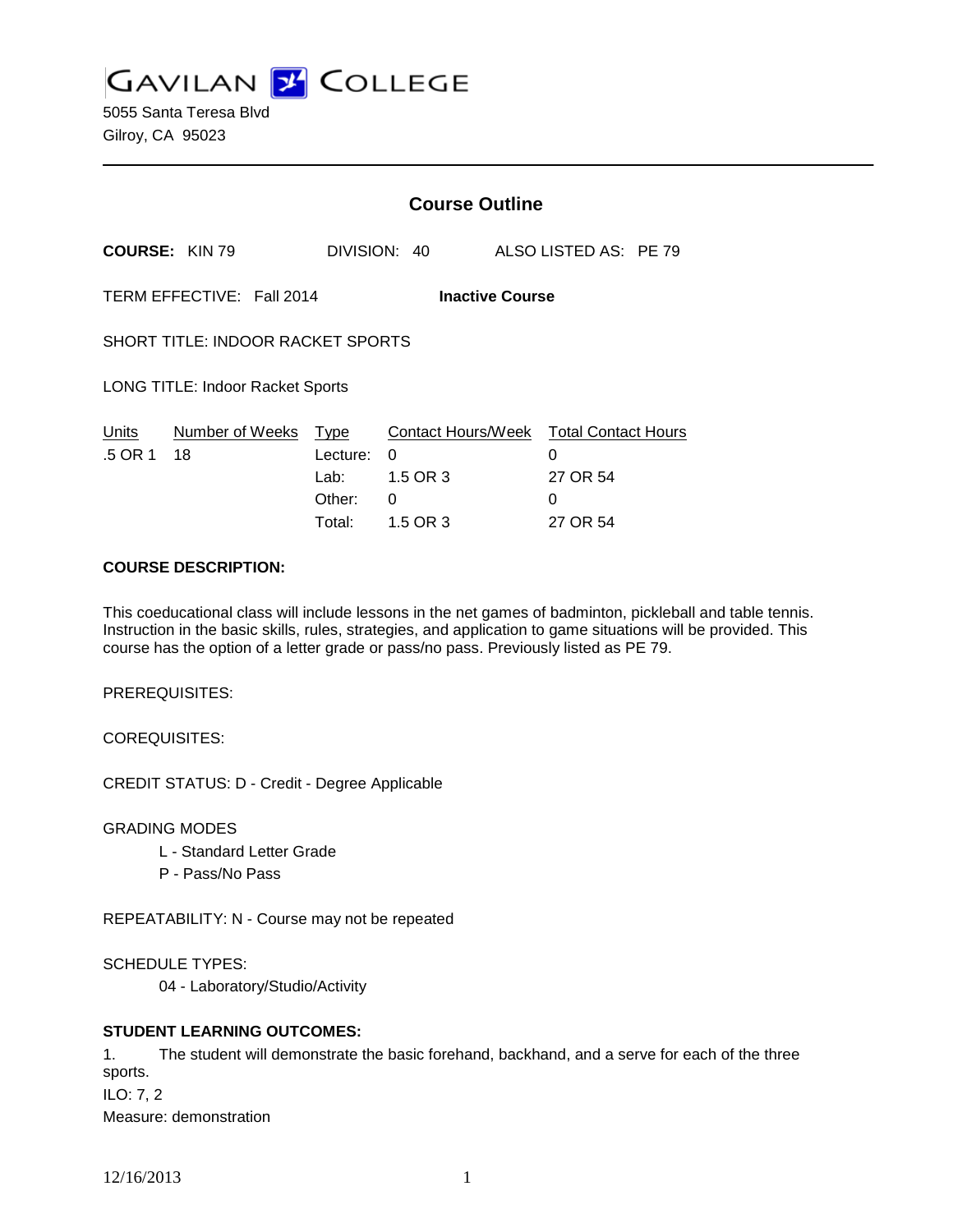2. The student will explain game scoring and the rules for each of the three activities.

ILO: 2, 7, 1

Measure: written exam, oral exam

3. The student will produce singles and doubles strategies for each of the three sports.

ILO: 7, 4, 2, 1

Measure: demonstration, role playing

# **CONTENT, STUDENT PERFORMANCE OBJECTIVES, OUT-OF-CLASS ASSIGNMENTS**

Inactive Course: 12/09/2013

1.5 - 3 Hours

Orientation: class format, procedures to be followed, and methods of grading. Evaluation of the student's skills and knowledge of the three activities covered in the class. This course will be broken up into three units - badminton, pickleball and table tennis. Skill development, rules and strategies, and game play will be provided for each activity.

SPO: Students will explain the course requirements and participate in an evaluation of their current badminton, pickleball and table tennis skills.

## 3 - 6 Hours

Presentation, demonstration and practice of the following badminton skills: forehand clear, backhand clear, smash and drop shot.

SPO: Students will demonstrate a forehand and backhand clear, a smash, and a drop shot.

## 1.5 - 3 Hours

Discussion of the rules utilized in the game of badminton. Demonstration and practice of the techniques used in serving. Strategies involved in singles and doubles play will be presented.

SPO: The rules of the game of badminton will be explained by the student. They will perform a short serve and a long serve for accuracy.

## 3 - 6 Hours

The opportunity for students to practice their skills, rules and strategies in game play will be presented. This could include tournament play.

SPO: Students will demonstrate their skills, rule interpretations, and execution of strategies during game play.

## 3 - 6 Hours

Demonstration and practice of the pickleball skills of: the forehand, the backhand, the serve, the volley, the smash, the lob, and the drop shot.

SPO: Students will demonstrate the forehand and backhand groundstrokes, a volley, an overhead smash and a serve.

## 1.5 - 3 Hours

Presentation on the rules and strategies involved in the game of pickleball. Opportunities for the students to practice their skills during game-like situations will be provided.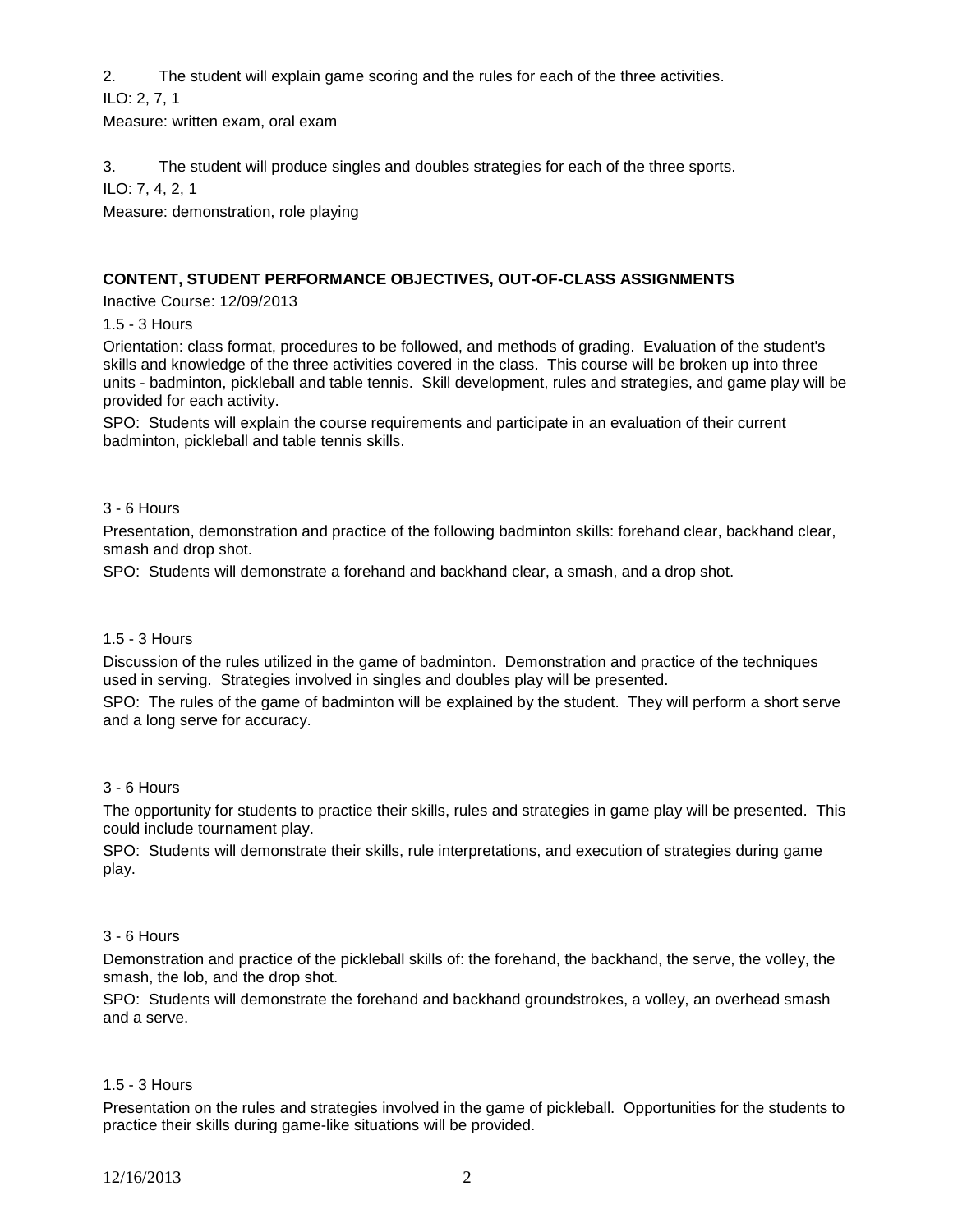SPO: The rules for pickleball will be explained by the student. They will discuss different strategies used in game play.

#### 3 - 6 Hours

Singles and doubles game play. This could include a variety of tournaments.

SPO: Students will demonstrate their pickleball skills, apply the rules of play, and produce game strategies.

#### 3 - 6 Hours

Table tennis skills, including a variety of forehand and backhand strokes, will be described and demonstrated. The serve and return of serve will also be practiced. Time to work on technique will be provided.

SPO: The student will demonstrate at least two different types of forehand and backhand strokes. The serve and return of serve will be shown.

#### 1.5 - 3 Hours

Presentation on the rules, singles and doubles play, and game strategy.

SPO: The student will explain the general rules of table tennis and the specific rules governing singles and doubles play.

#### 3 - 6 Hours

The opportunity for students to practice their table tennis skills, the rules of play, and strategy will be presented through game play. This may include tournament play.

SPO: The student will demonstrate their table tennis skills, knowledge of the rules, and singles and doubles strategies during game play.

1.5 - 3 Hours Semester review.

2 Hours Final.

This is a skill building class where the students' skills or proficiencies will be enhanced by supervised repetition and practice in class.

## **METHODS OF INSTRUCTION:**

Demonstration, discussion, guided practice, lecture.

## **METHODS OF EVALUATION:**

The types of writing assignments required: None The problem-solving assignments required: None

12/16/2013 3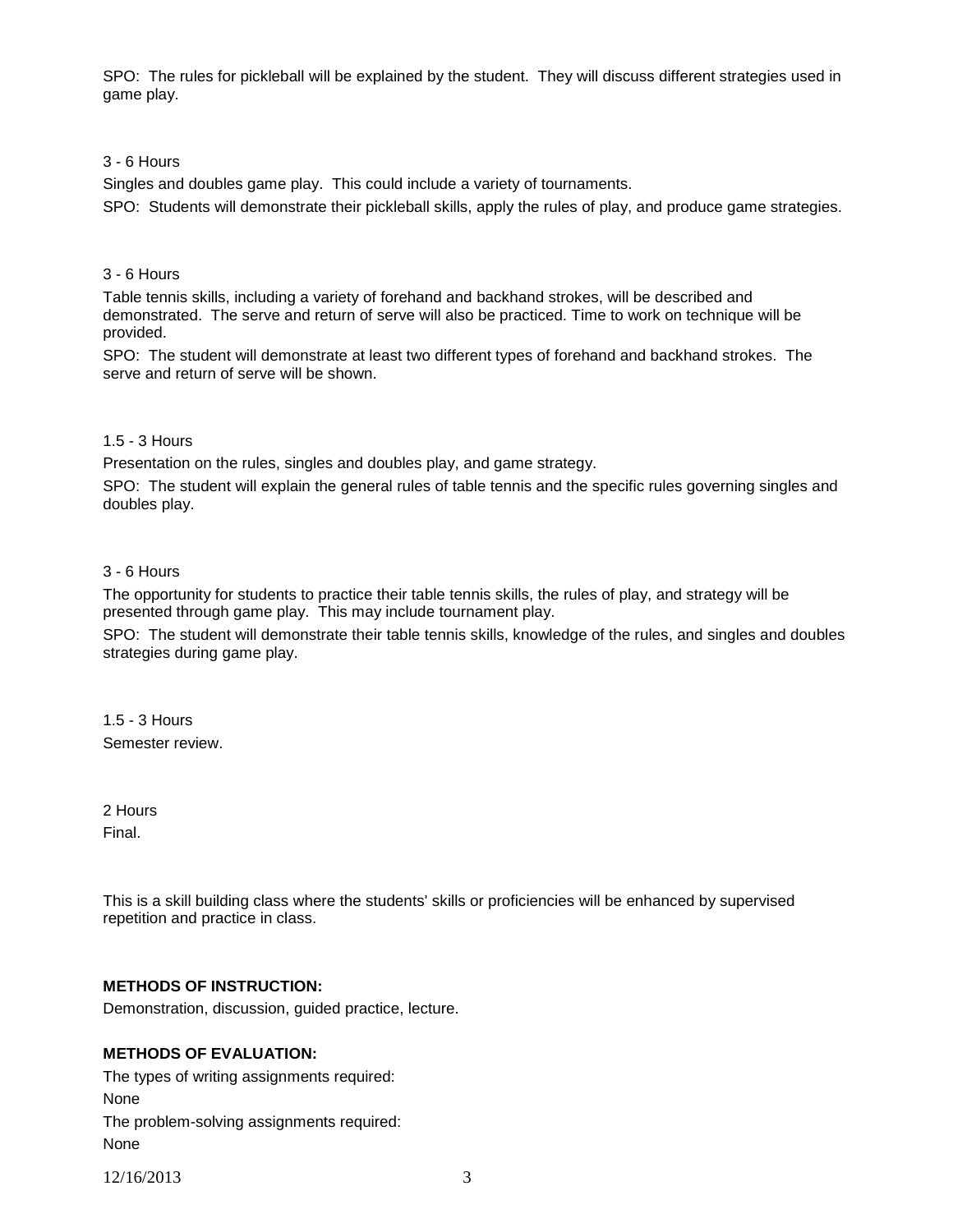The types of skill demonstrations required: Performance exams The types of objective examinations used in the course: Multiple choice True/false Matching items Completion Other category: Other: Student participation required The basis for assigning students grades in the course: Writing assignments: 0% - 0% Problem-solving demonstrations: 0% - 0% Skill demonstrations: 40% - 60% Objective examinations: 10% - 30% Other methods of evaluation: 30% - 60%

#### **REPRESENTATIVE TEXTBOOKS:**

#### **ARTICULATION and CERTIFICATE INFORMATION**

Associate Degree: GAV E1, effective 201170 CSU GE: CSU E1, effective 201170 IGETC: CSU TRANSFER: Transferable CSU, effective 201170 UC TRANSFER: Transferable UC, effective 201170

### **SUPPLEMENTAL DATA:**

Basic Skills: N Classification: A Noncredit Category: Y Cooperative Education: Program Status: 1 Program Applicable Special Class Status: N CAN: CAN Sequence: CSU Crosswalk Course Department: KIN CSU Crosswalk Course Number: 79 Prior to College Level: Y Non Credit Enhanced Funding: N Funding Agency Code: Y In-Service: N Occupational Course: E Maximum Hours: 1 Minimum Hours: .5

12/16/2013 4